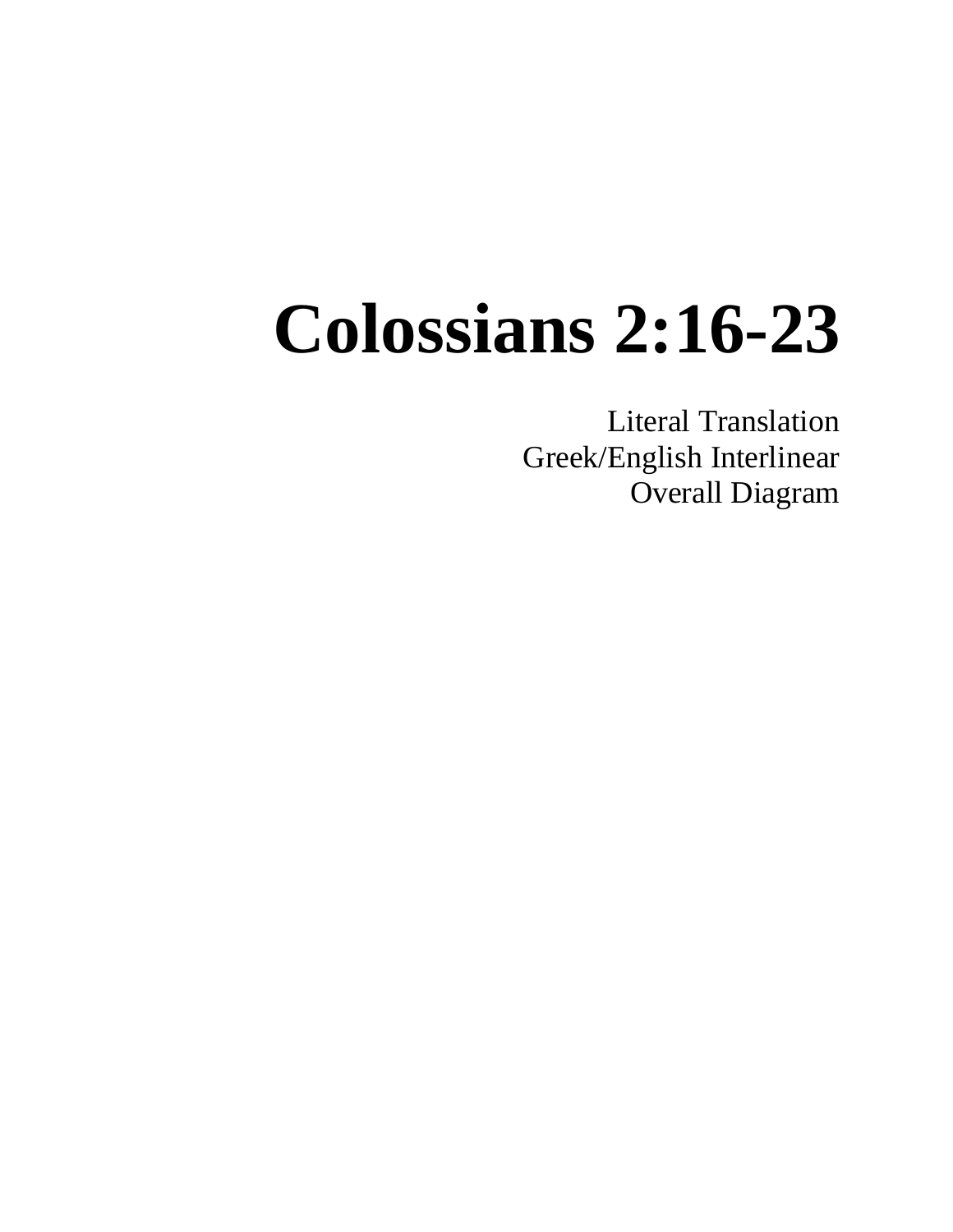**Colossians 2:1-23** Literal English Translation

**Colossians Chapters 1-2 The Doctrine of Completeness in Christ**

#### **Colossians 2:1-5 The Pain of Paul**

**1) For I want you to know how great a conflict I have concerning you, and the ones in Laodicea, and as many as have not seen my face in** *the* **flesh,**

**2) in order that their hearts might be comforted, having been joined together in agape, and toward all wealth of the fullassurance of the understanding, toward**  *the* **full-knowledge of the mystery of God, and [of** *the* **Father and] of Christ,**

**3) in whom are hidden all the treasures of wisdom and of knowledge.**

**4) And I say this in order that no one might deceive you in persuasive speech.**

**5) For if I am indeed absent in the flesh, but I am with you in spirit, rejoicing and seeing your order and the firmness of your faith toward Christ.**

**Colossians 2:6-7 The Precepts of Paul**

**6) Therefore, as you received Christ Jesus the Lord, be continually walking in Him,**

**7) having been rooted and being built up in Him, and being established in the faith, according as you were taught, abounding in it in thanksgiving.**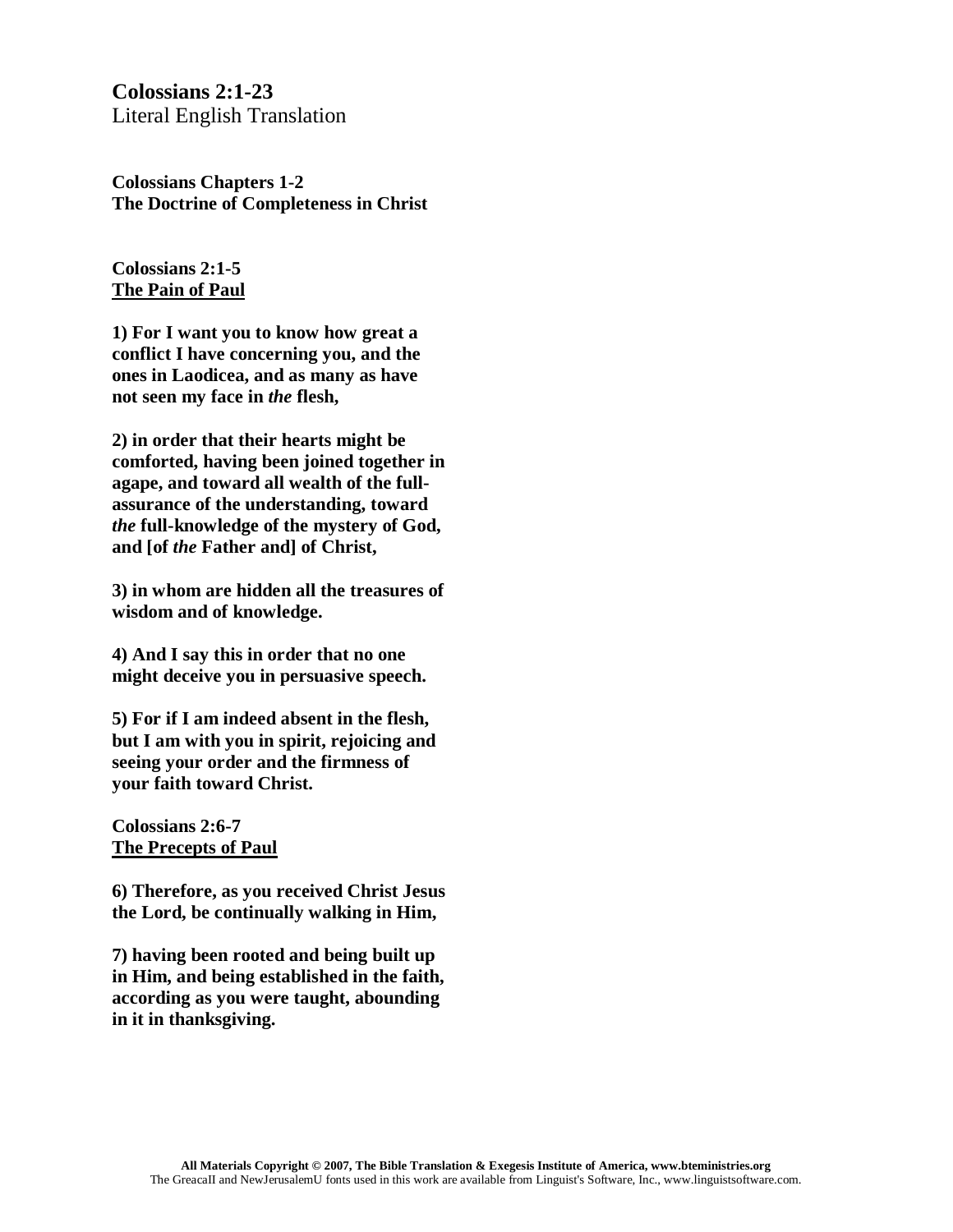**Colossians 2:1-23** Literal English Translation

**Colossians 2:8-15 The Precaution of Paul**

**8) Be watching** *that* **not anyone will be leading you captive through philosophy and empty deceit, according to the tradition of men, according to the elements of the world, and not according to Christ.**

**9) For in Him is dwelling all the fullness of the Godhead bodily;**

**10) and you are complete in Him, Who is the Head of all rule and authority,**

**11) in whom also you were circumcised** *with a* **circumcision not made by hand, in the putting off of the body of the sins of the flesh, in the circumcision of Christ,**

**12) having been buried together with Him in baptism, in which also you were raised through the faith of the energy of God, the One who has raised Him from out of the dead.**

**13) And you, being dead in the trespasses and the uncircumcision of your flesh, He made alive together with Him, having forgiven all your trespasses,**

**14) having wiped away the handwriting** *in* **the decrees against us, which was contrary to us, and He has removed it out of the midst, having nailed it to the cross;**

**15) having stripped the rulers and the authorities, He made a show in openness, having led them in triumph in it.**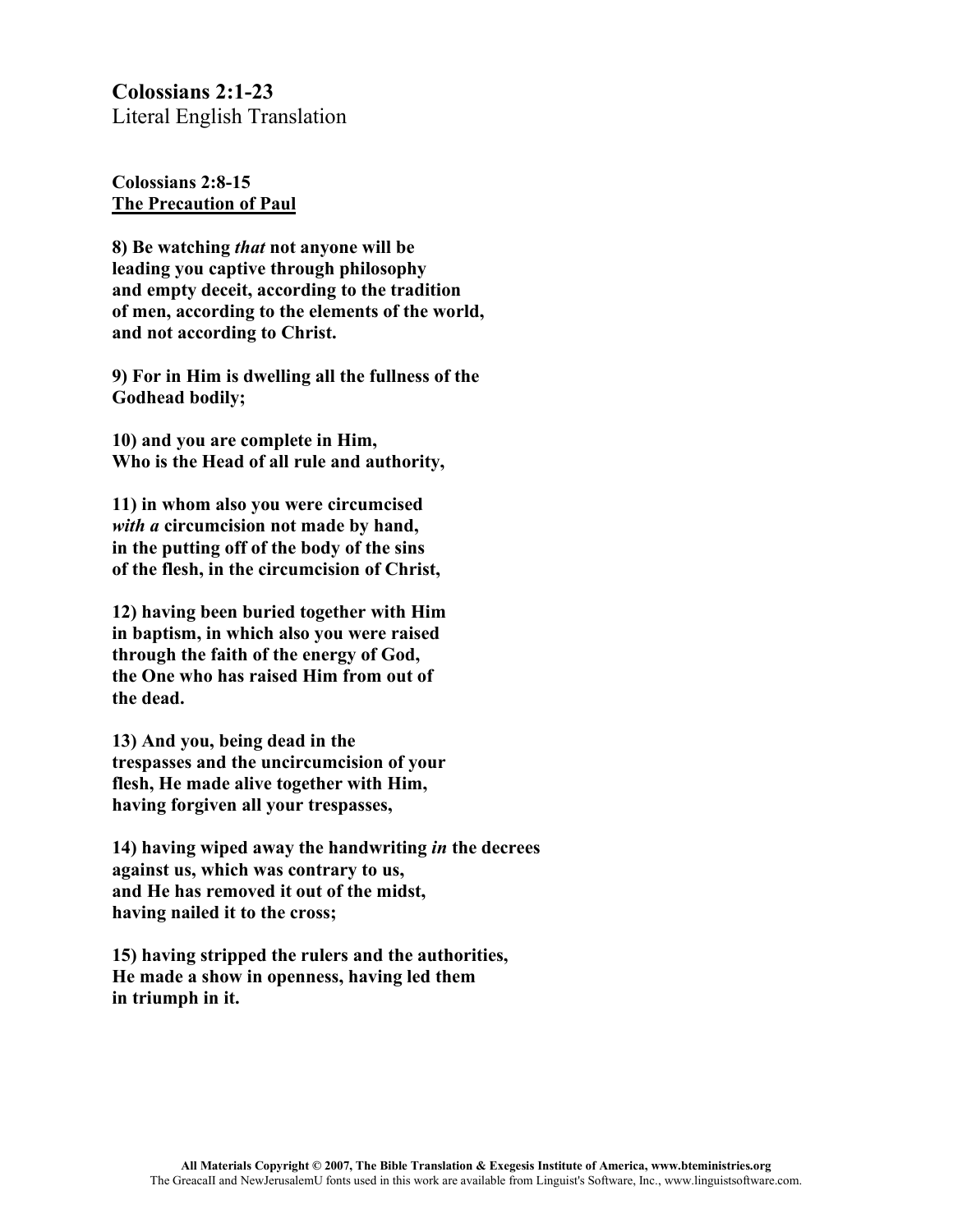**Colossians 2:1-23** Literal English Translation

**Colossians 2:16-19 The Protection of Paul**

**16) Let not anyone therefore judge you in food, or in drink, or in respect of a feast or of a new moon, or of Sabbaths:**

**17) Which are** *a* **shadow of the coming things; but the body** *is* **of Christ.**

**18) Let not even one rule against you, while being willing in humble-mindedness and worship of angels, inquiring in what things he has [not] seen, being vainly puffed up by the mind of his flesh,**

**19) and not holding the Head, from out of which all the body through the joints and ligaments being supplied and being joined together is growing** *with* **the growth of God.**

**Colossians 2:20-23 The Plea of Paul**

**20) Therefore if you died with Christ from the elements of the world, why, as living in** *the* **world, are you subjecting yourselves to decrees,**

**21) you should not hold; you should not taste, you should not touch;**

**22) which all are for corruption** *in* **the using; according to the commandments and teachings of men?**

**23) which things are having indeed** *an* **expression of wisdom in will-worship and humble-mindedness and without sparing of** *the* **body; not in any honor to** *the* **satisfying of the flesh.**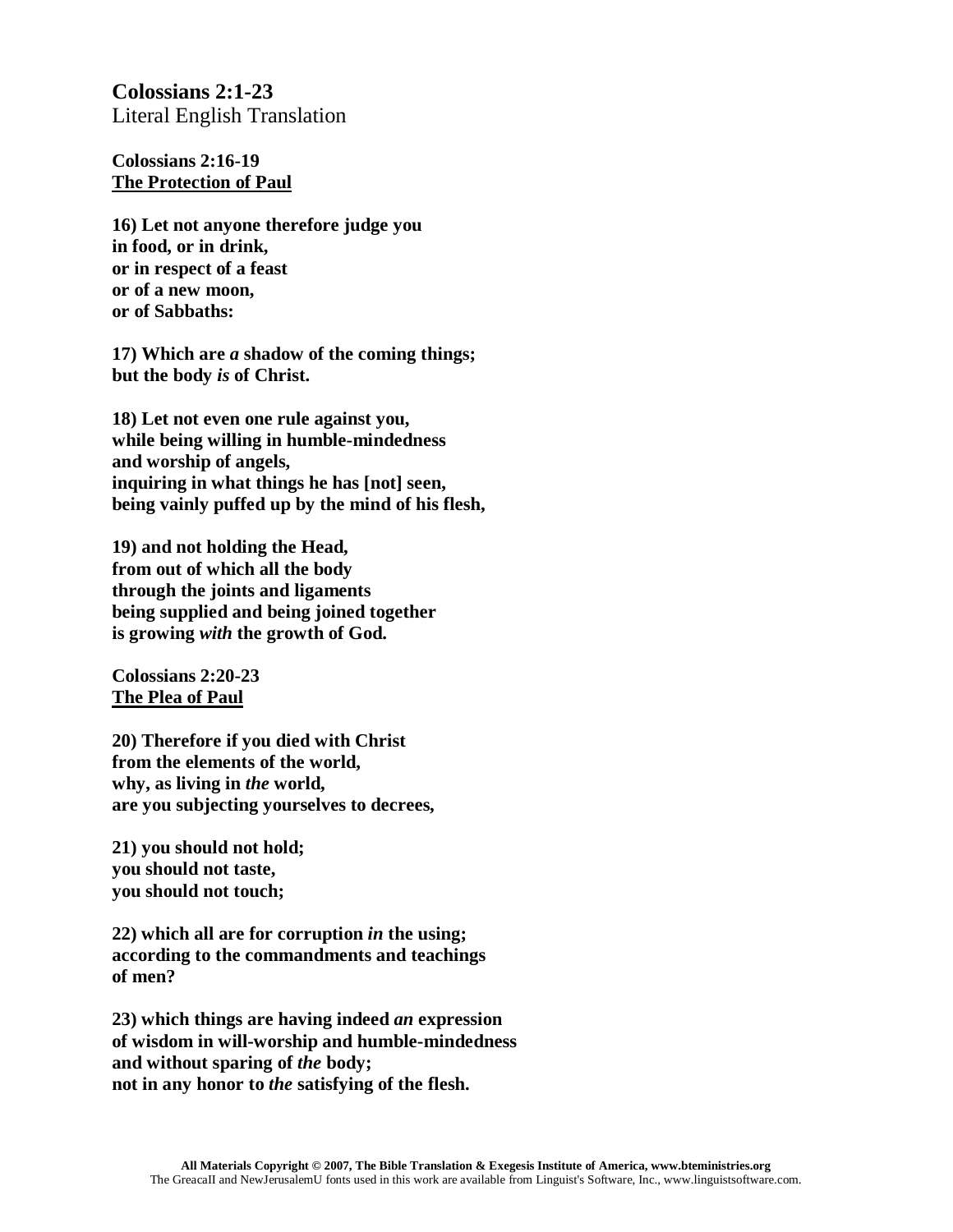## Colossians 2:16-23

Greek / English Interlinear

- $\mathbf{0}\mathbf{v}$ κρινέτω ἐν βρώσει ἢ (καὶ) ἐν  $16<sup>2</sup>$ Mñ ὑμâς πόσει. **TLS** Not therefore anyone you let judge in food  $\alpha$  $(and)$  in drink. έν μέρει έορτής ή νουμηνίας (νεομηνίας) ή σαββάτων· η in respect of feast or of new moon (of new moon) or of Sabbaths;  $\alpha$
- τὸ δὲ σῶμα  $17)$  $\dot{\epsilon}$ στι $(\nu)$  $σκι<sub>α</sub>$  $T\hat{\omega}\nu$ μελλόντων. τοῦ ά which things shadow the of coming things, the but body the  $is$

Χριστού. of Christ.

 $18)$ μηδεὶς ύμας καταβραβευέτω θέλων  $\dot{\epsilon} \nu$ ταπεινοφροσύνη καὶ let rule against being willing in humble-mindedness and not even one you

θρησκεία τῶν ἀγγέλων, ä έώρακεν (Εόρακεν)  $\lceil \mu \eta \rceil$ worship the of angels, which things [not] he has seen (he has seen)

**ἐμβατεύων, εἰκῆ** φυσιούμενος υπό του νοὸς τῆς σαρκός αύτου, inquiring in, vainly being puffed up by the mind of flesh of him. the

 $19)$ καὶ οὐ κρατῶν τὴν κεφαλήν, ἐξ οὖ  $\pi \hat{a} \nu$ τὸ σῶμα, διὰ and not holding firm the head, out of whom the body, through all

τῶν ἀφῶν καὶ συνδέσμων ἐπιχορηγούμενον καὶ συμβιβαζόμενον. the ioints and **bands** being supplied and being joined together,

αὔξ∈ι την αύξησιν του Θεου. is growing the growth the of God.

 $20<sub>0</sub>$ [οὖν] ἀπεθάνετε σὺν [τῷ] Χριστῷ ἀπὸ τῶν στοιχείων Ei ΤΟῢ If [therefore] you died with [the] Christ from the elements the

κόσμου, τί, ώς ζῶντες ἐν κόσμῳ, δογματίζεσθε, of world, why, as living in world, are you subjecting yourselves to decrees,

 $21)$ Mή άψη, unδè γεύση, μηδὲ θίγης, you should hold, neither you should taste, nor should you touch, Not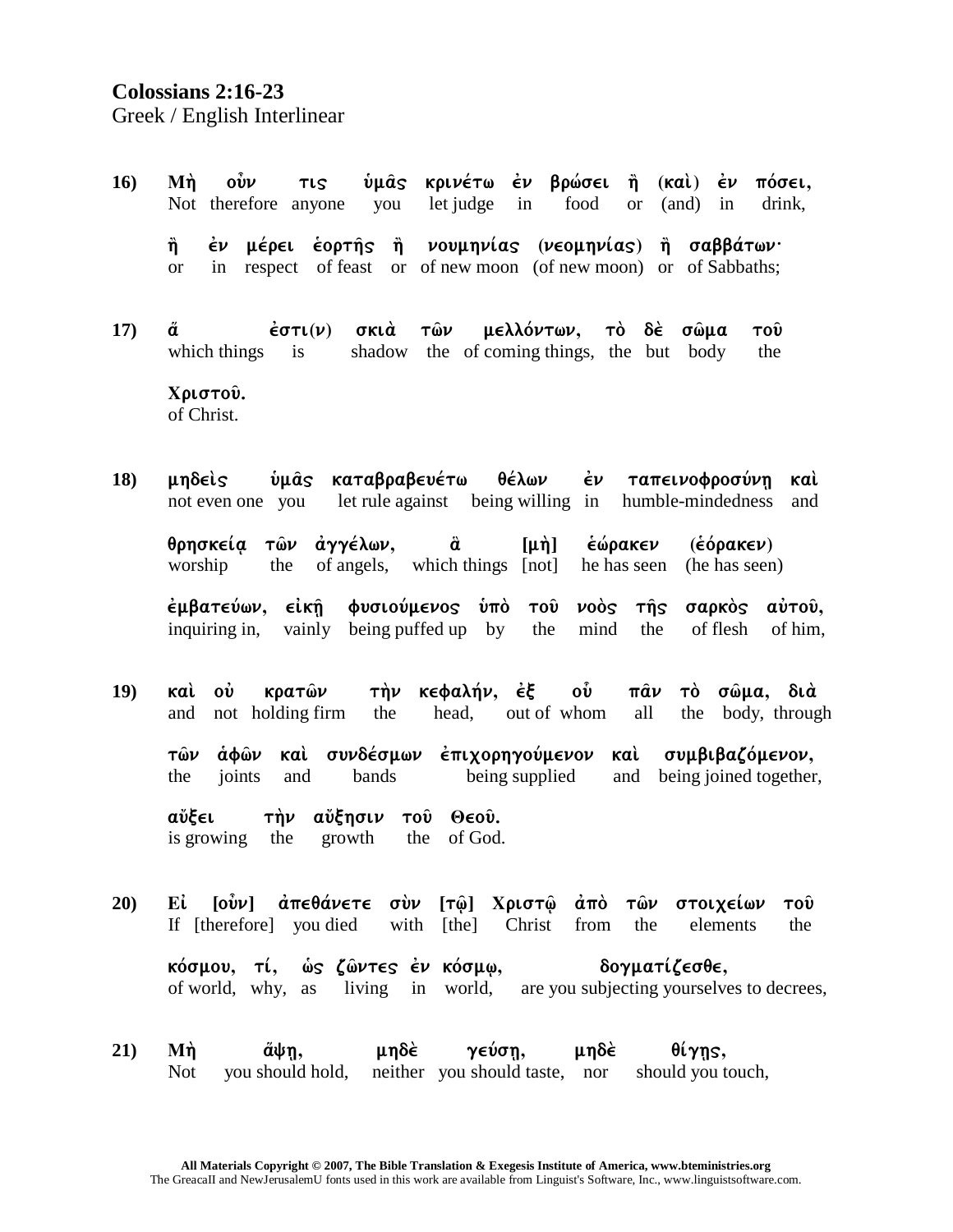### **Colossians 2:16-23**

Greek / English Interlinear (continued)

| 22) | ά<br>what things is                                         | έστι(ν) πάντα είς φθοράν                   | all things for corruption the              | τῆ ἀποχρήσει,<br>using,    | Tὰ<br>κατά<br>according to<br>the                        |
|-----|-------------------------------------------------------------|--------------------------------------------|--------------------------------------------|----------------------------|----------------------------------------------------------|
|     | έντάλματα<br>commandments                                   | διδασκαλίας τών<br>καὶ<br>teachings<br>and | άνθρώπων;<br>the<br>of men?                |                            |                                                          |
| 23) | $\dot{\epsilon}$ στι $(\nu)$<br>άτινα<br>which things<br>is |                                            | expression indeed having of wisdom in      |                            | λόγον μεν έχοντα σοφίας εν εθελοθρησκεία<br>will-worship |
|     | <u>(ἐθελοθρησκία)</u><br>(will-worship)                     | ταπεινοφροσύνη<br>καὶ<br>and               | καὶ<br>humble-mindedness and               | αφειδία<br>without sparing | σώματος,<br>of body,                                     |
|     | ούκ έν<br>τιμή<br>honor<br>in<br>not                        | TIVL<br>for<br>any                         | πρός πλησμονήν<br>τῆς<br>satisfying<br>the | σαρκός.<br>of flesh.       |                                                          |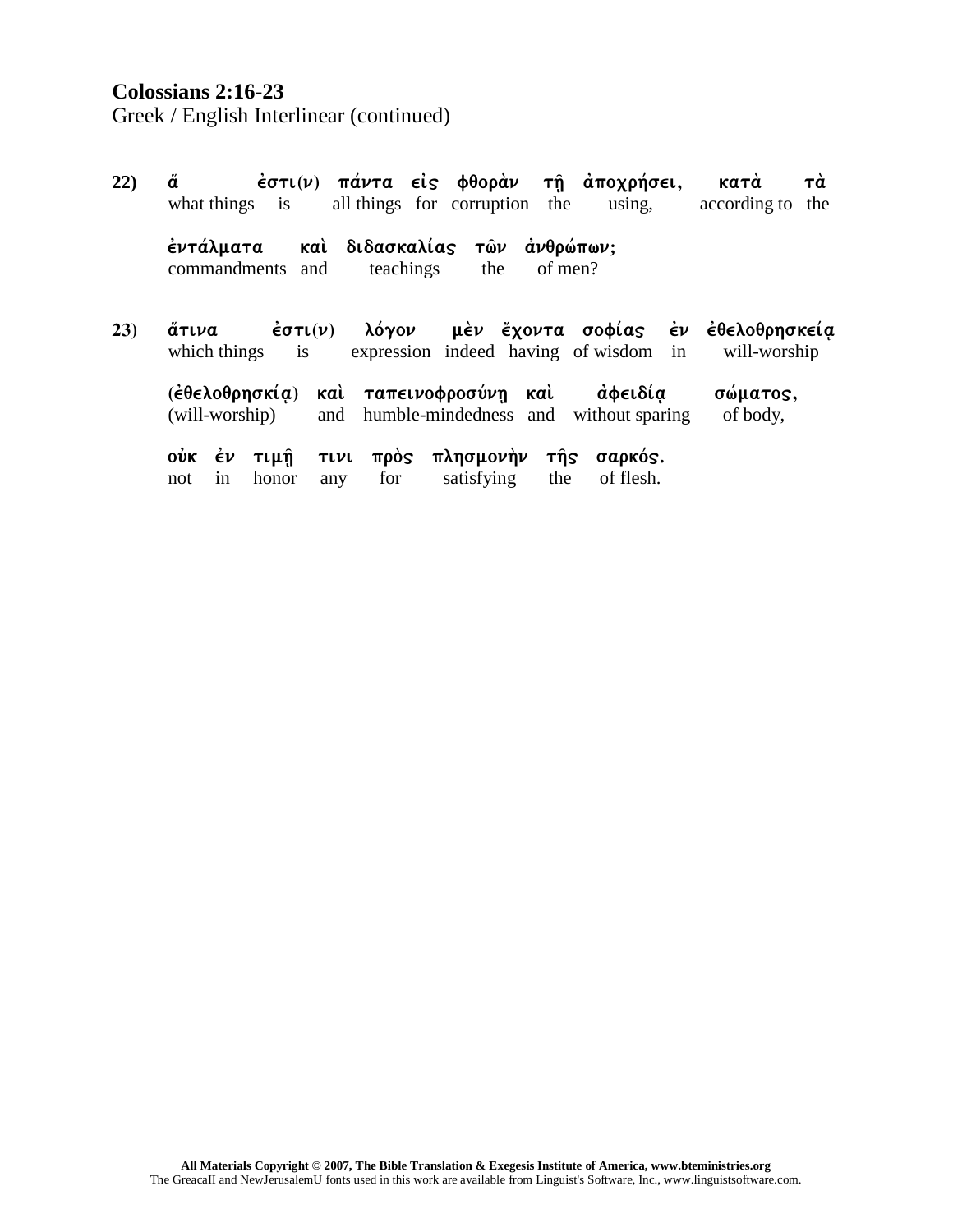#### **Colossians 2:16-23** Diagram

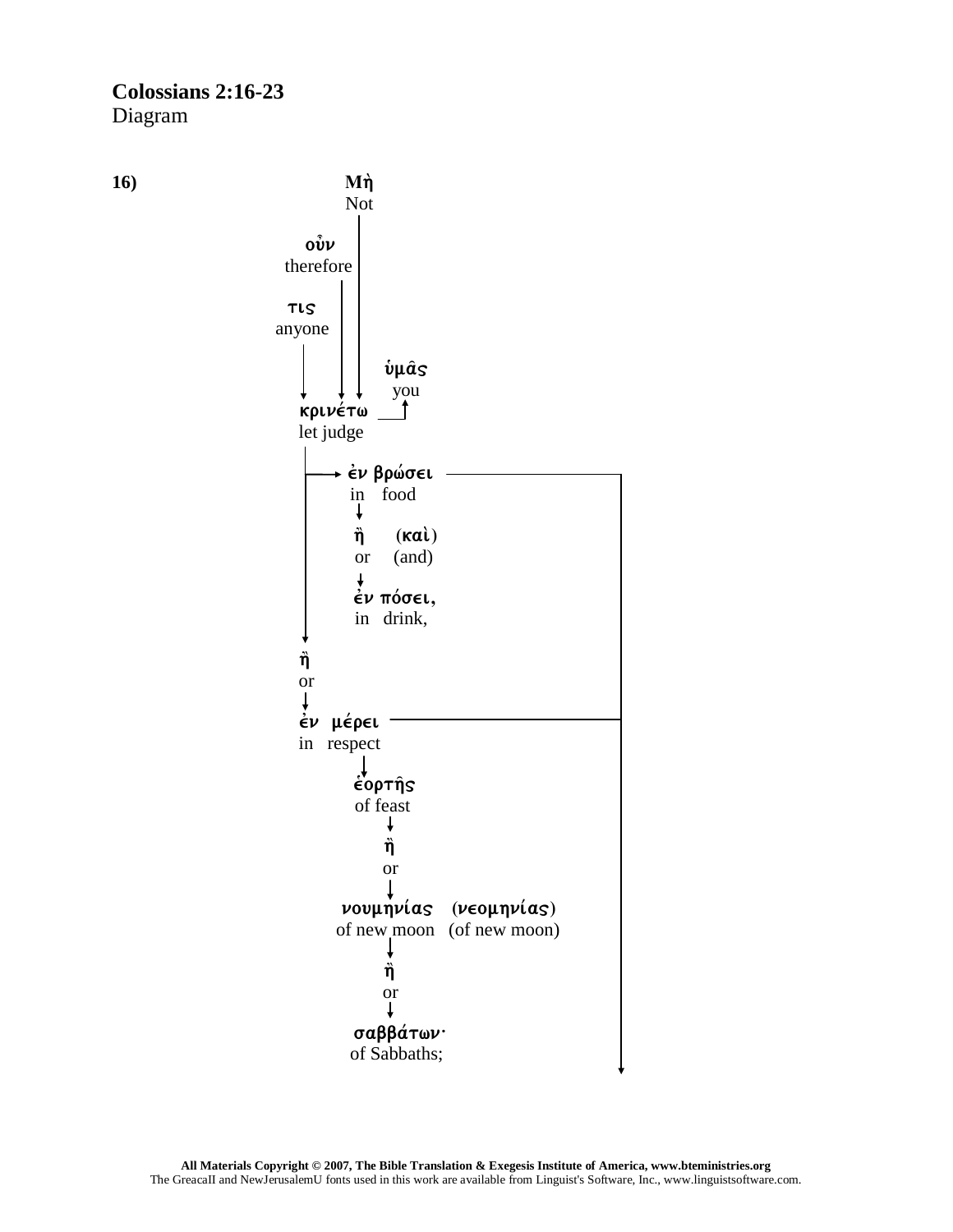$17)$ 

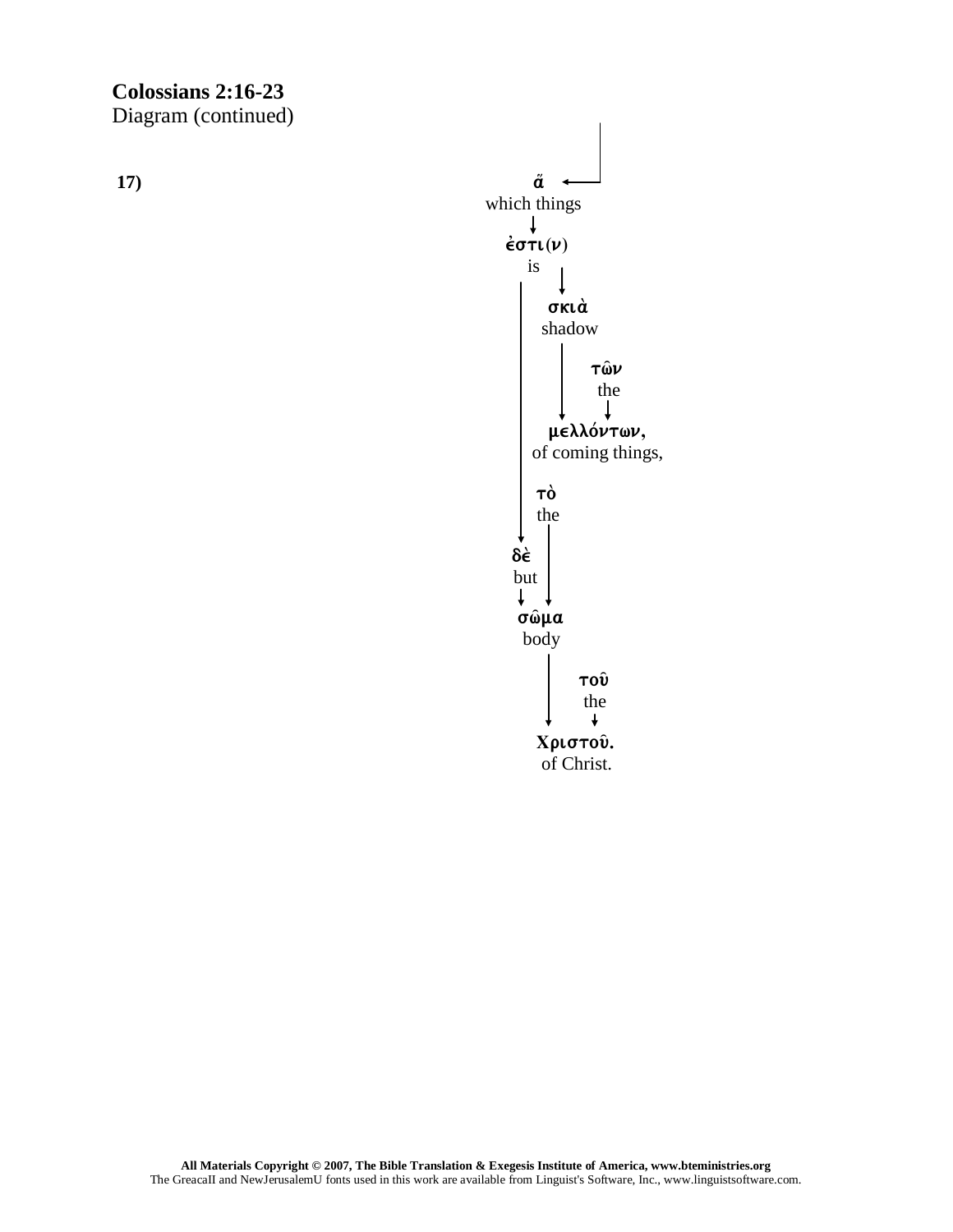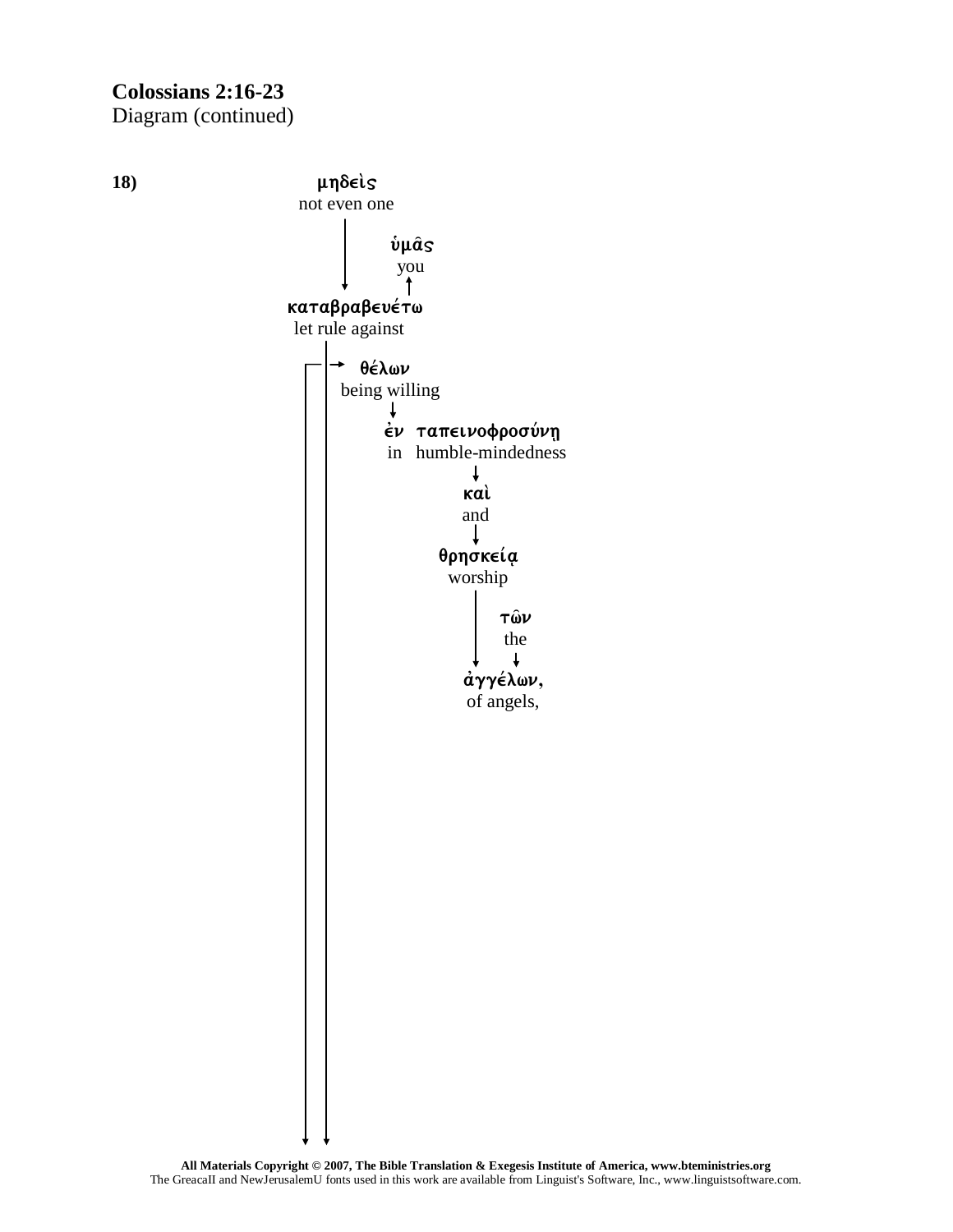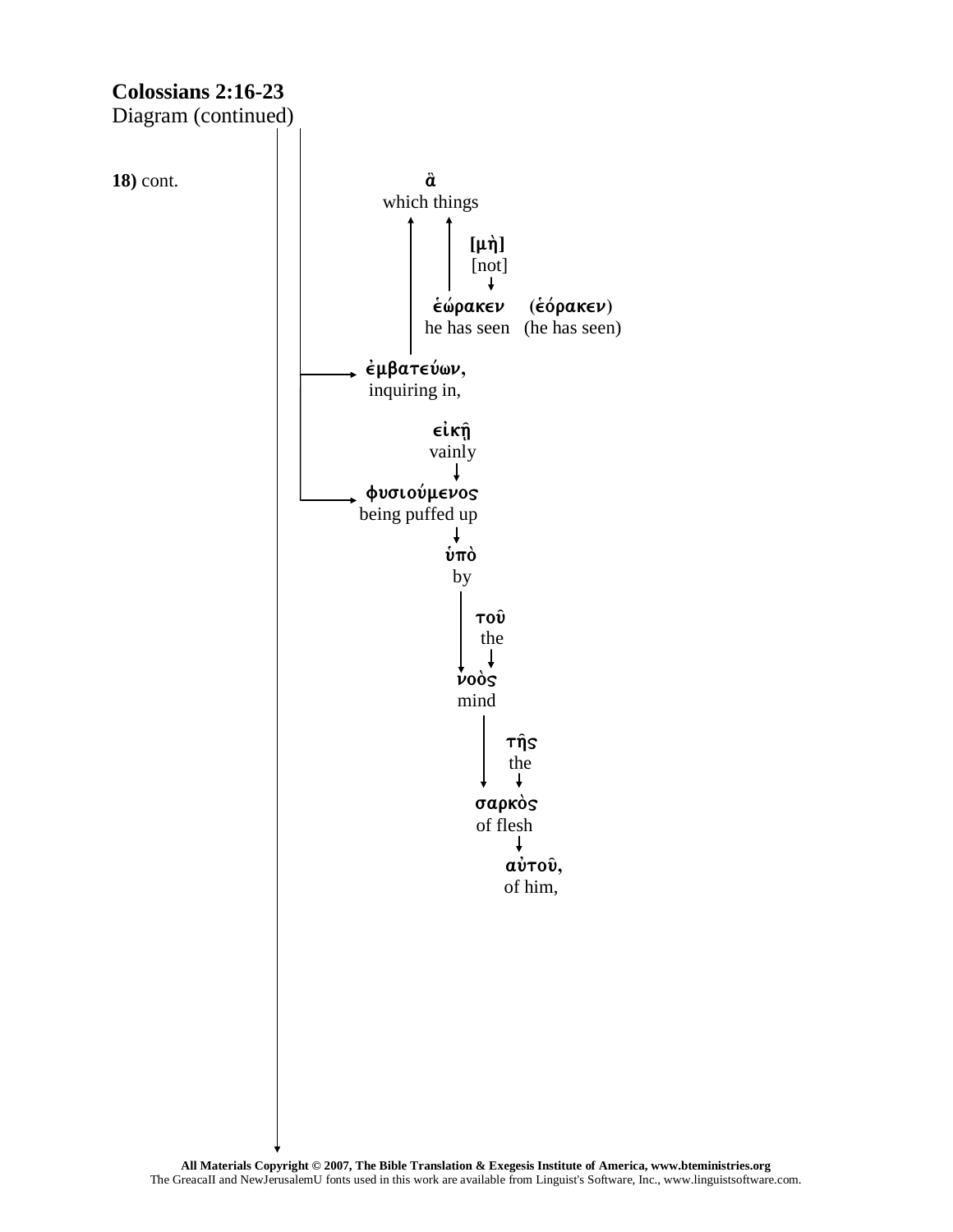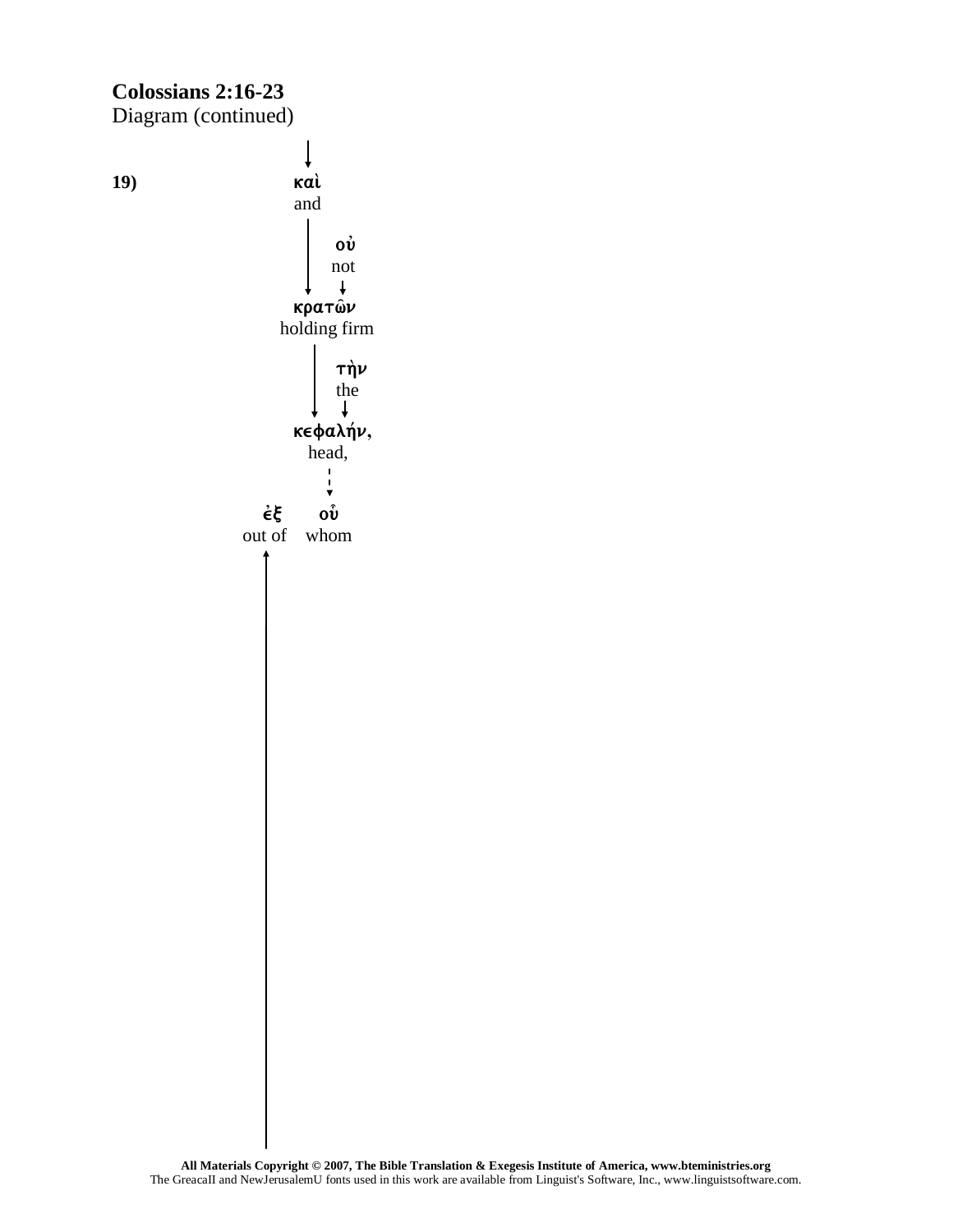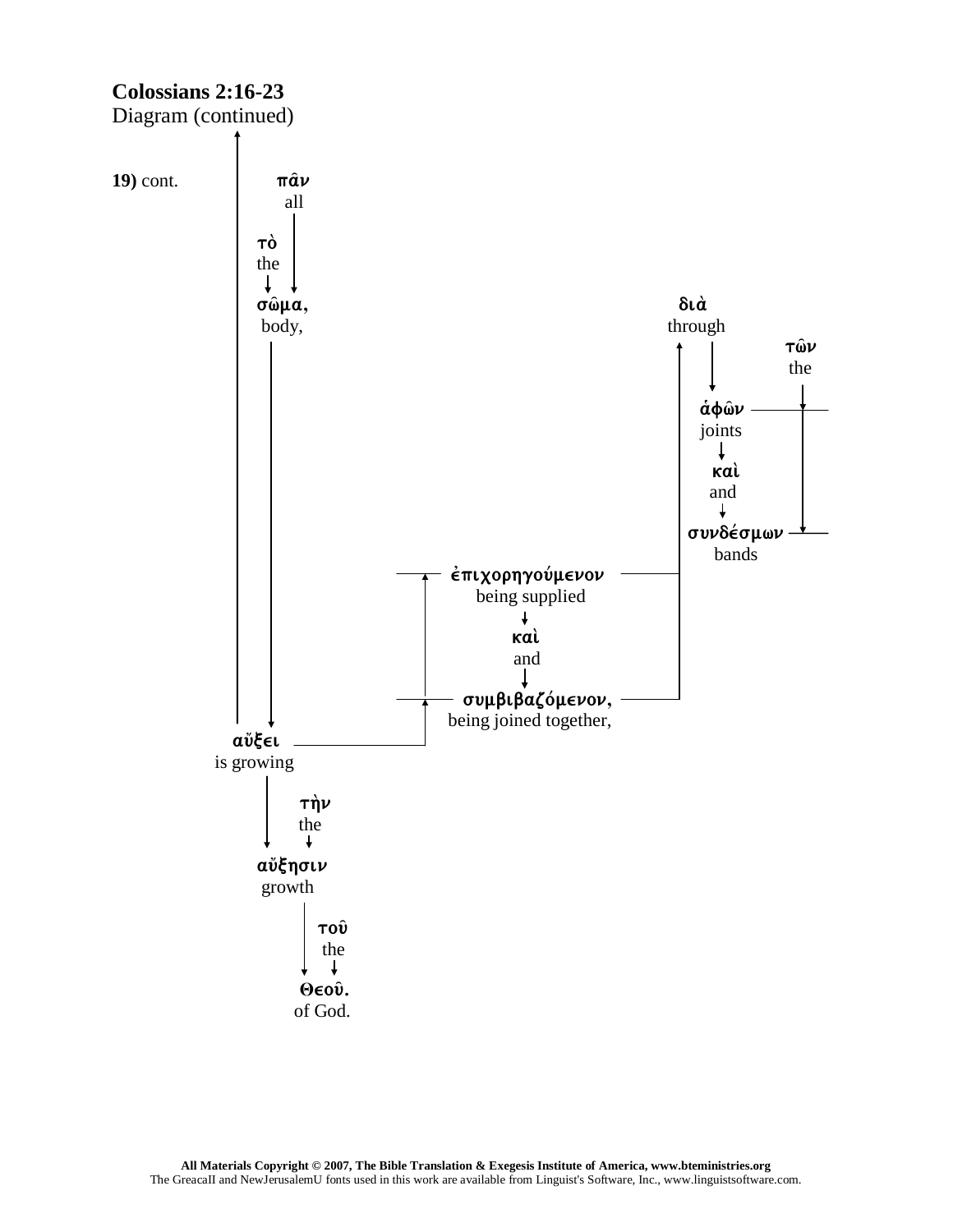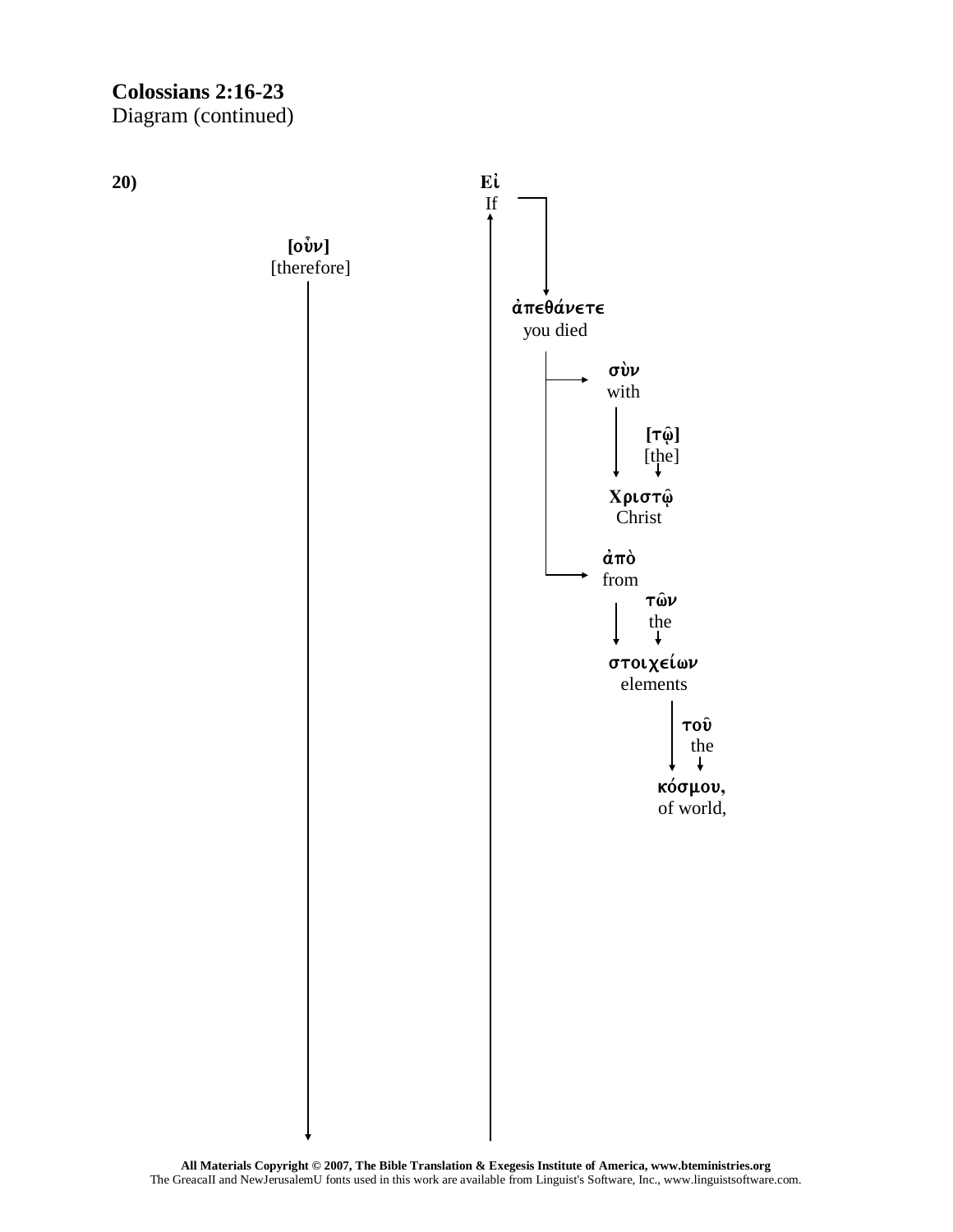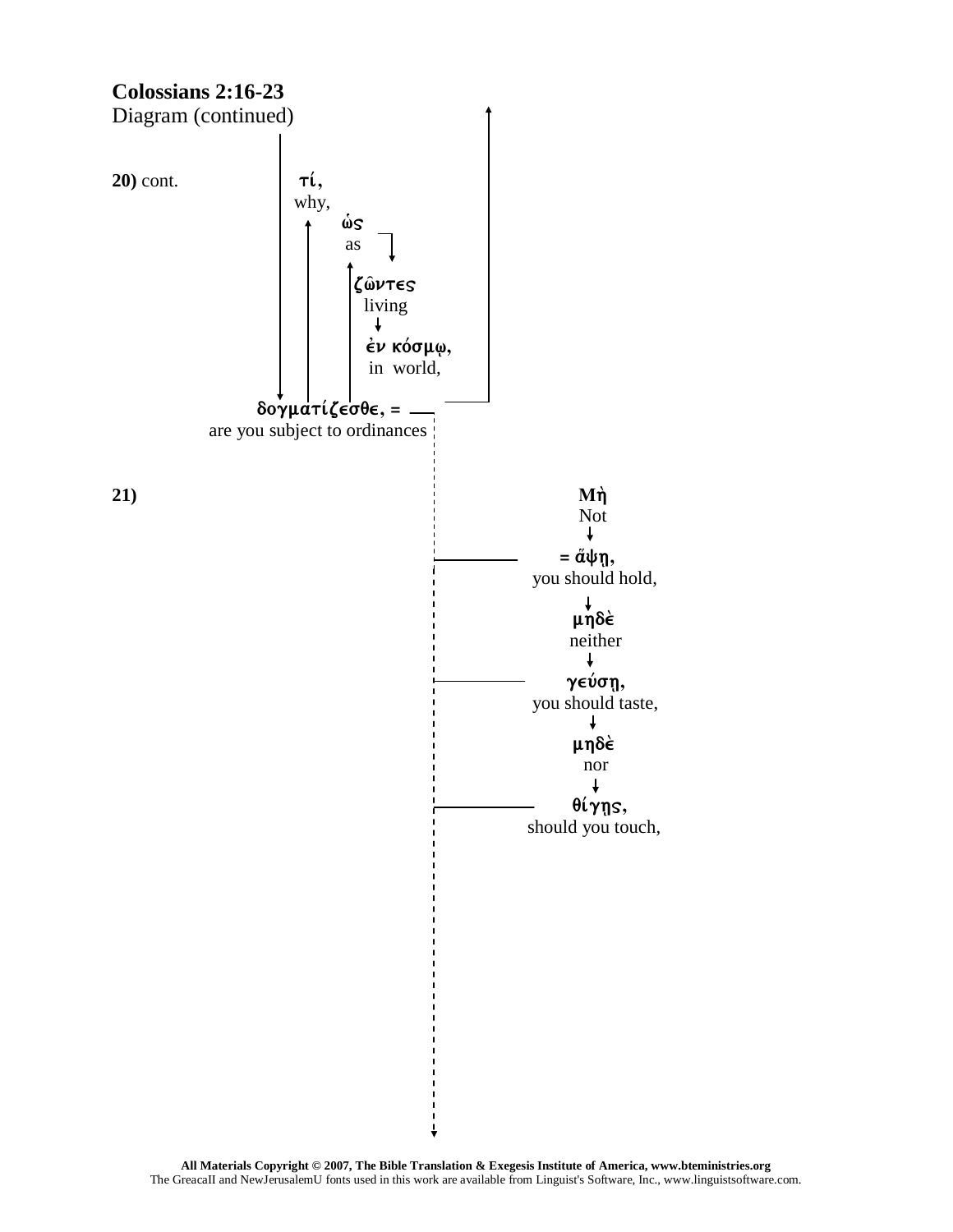$22)$ 

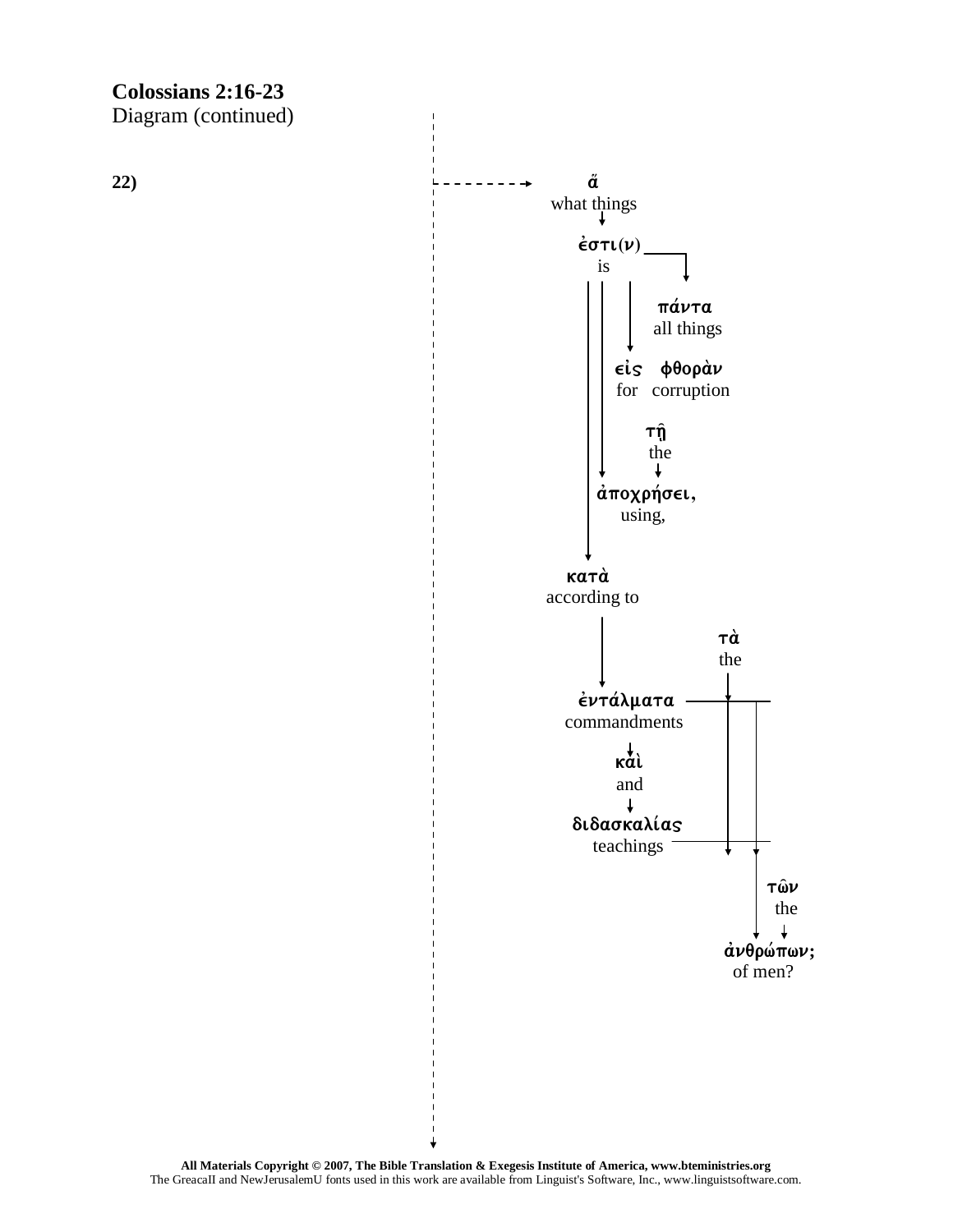$23)$